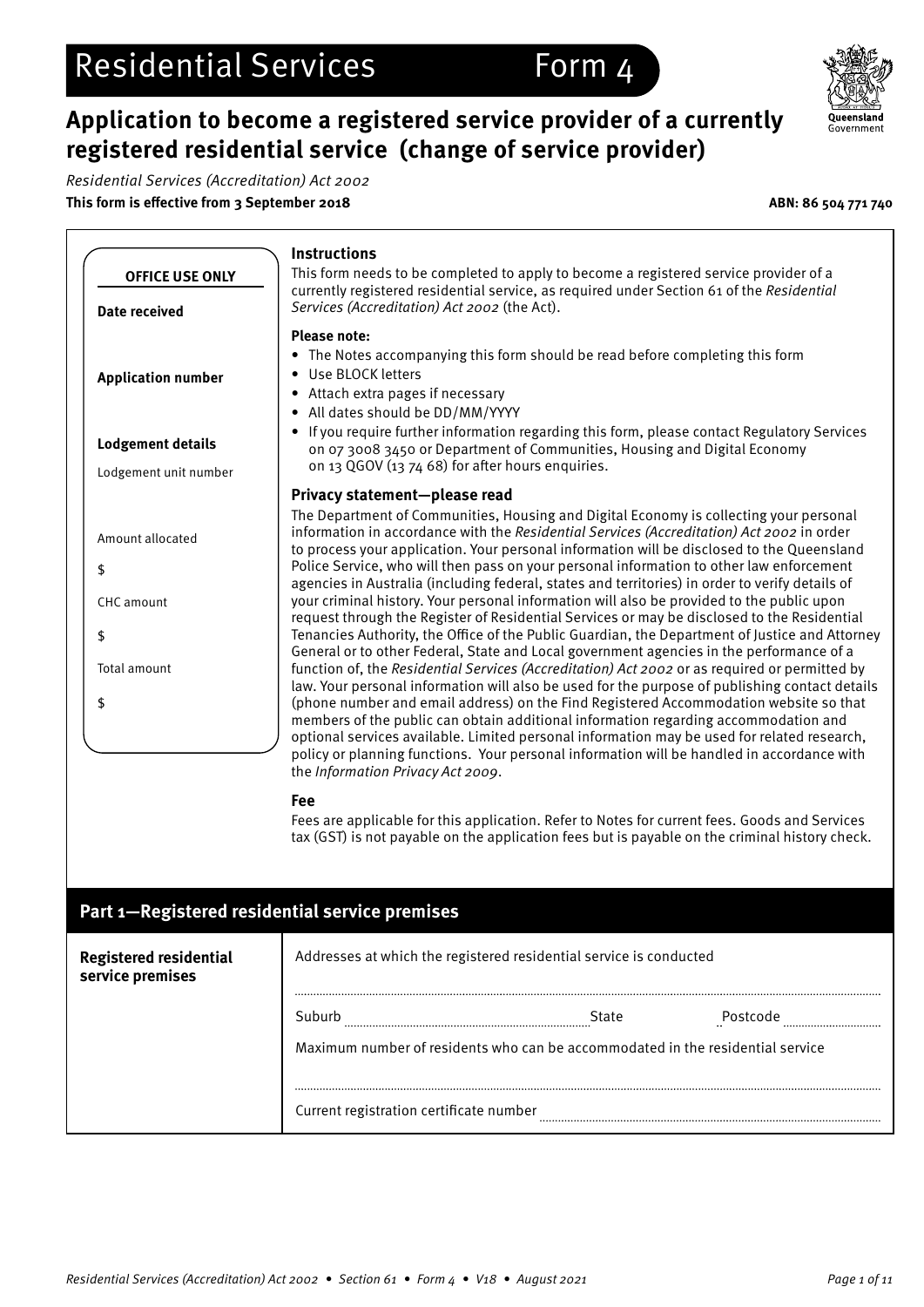| Part 1-Registered residential service premises continued    |                                                                                                                                                                                                                                                                                                                                              |
|-------------------------------------------------------------|----------------------------------------------------------------------------------------------------------------------------------------------------------------------------------------------------------------------------------------------------------------------------------------------------------------------------------------------|
| <b>Registered residential</b><br>service premises continued | Has the registered residential service premises undergone any changes since the last<br>application for accreditation? Please see Notes for examples of changes you should include.<br>() Yes-Please provide further information<br>No<br>Please note that Form 7: Notice of other changes should be completed where changes have occurred.  |
| Part 2-New service provider details                         |                                                                                                                                                                                                                                                                                                                                              |
| <b>Additional or replacement</b><br>service provider        | Are you applying to become an additional service provider for the relevant registered<br>residential service or a replacement for a currently registered service provider?<br>Additional<br>() Replacement                                                                                                                                   |
| <b>Changes to residential</b><br>service                    | Will there be any change to the level of service provided?<br>Yes-Please provide further information<br>No<br>Will there be additional/changes to policies and procedures currently operating in the<br>residential service?<br>$\bigcirc$ Yes—Please provide further information                                                            |
| <b>New service provider</b>                                 | Do you want the change of service provider to take effect on a particular date?<br>$\binom{1}{2}$ Yes-Please state the date<br>No<br>DD / MM / YYYY<br>This should be no later than three months after this application is made. Is the applicant an<br>individual, or a corporation?<br>Individual-Go to Part 3<br>Corporation-Go to Part 4 |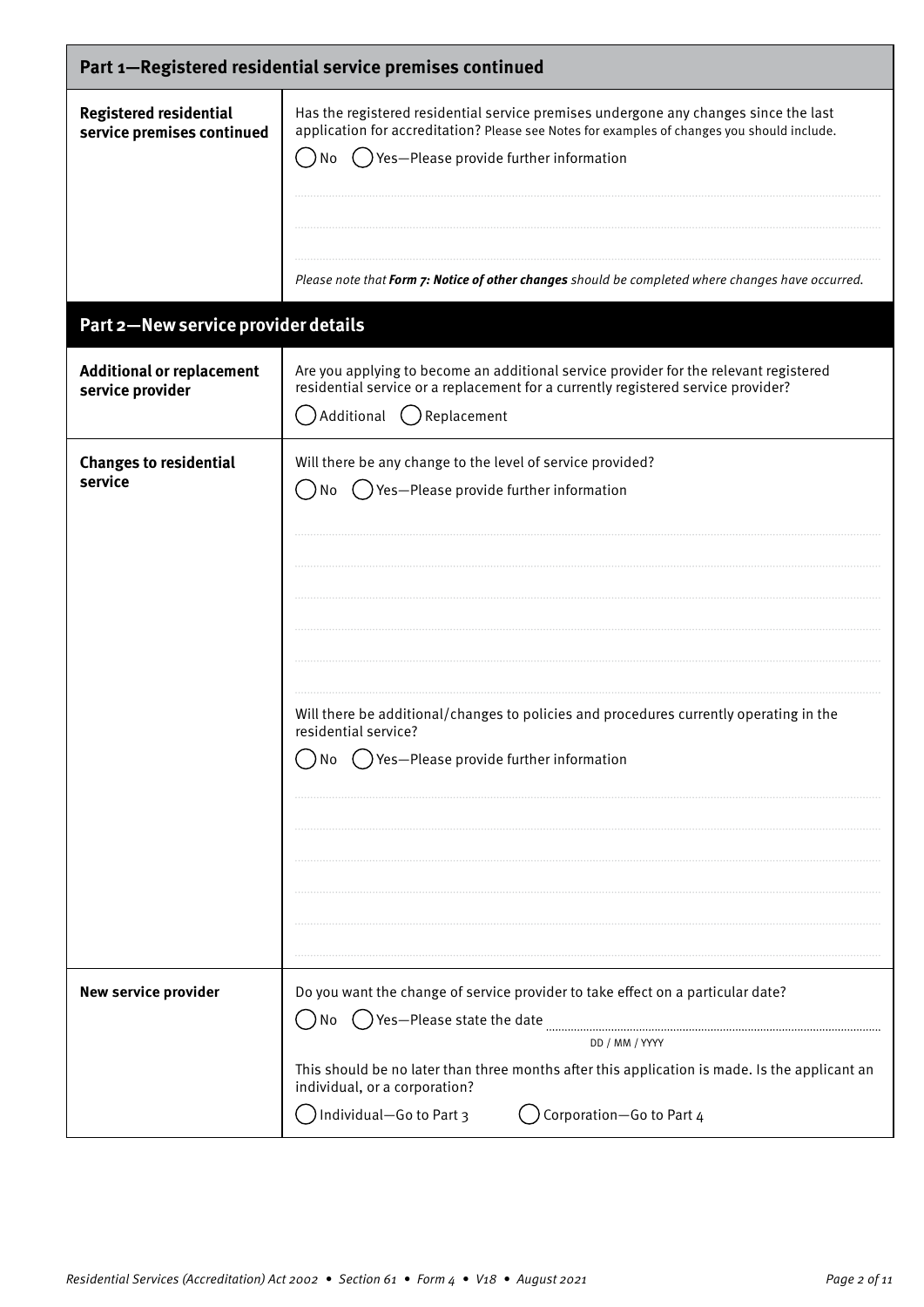| Part 3-Service provider details-individual or partner                                                                                                                                                                                                                                                                                                                      |                                                                                                                                                                                                                                                                                                                                                                                                                                                                                                                                                                                                                                    |
|----------------------------------------------------------------------------------------------------------------------------------------------------------------------------------------------------------------------------------------------------------------------------------------------------------------------------------------------------------------------------|------------------------------------------------------------------------------------------------------------------------------------------------------------------------------------------------------------------------------------------------------------------------------------------------------------------------------------------------------------------------------------------------------------------------------------------------------------------------------------------------------------------------------------------------------------------------------------------------------------------------------------|
| <b>Applicant details</b><br>Complete for each individual or<br>partner.                                                                                                                                                                                                                                                                                                    | Preferred title $\bigcap$ Mr $\bigcap$ Mrs $\bigcap$ Ms $\bigcap$ Miss $\bigcup$ Other (specify) $\ldots$<br>Have you been known by any other name?<br>$\bigcap$ No $\bigcap$ Yes—Give other name(s)                                                                                                                                                                                                                                                                                                                                                                                                                               |
| <b>Place of birth</b><br>and date of birth<br>See notes for who can certify a<br>document                                                                                                                                                                                                                                                                                  | Place of birth (town, state and country)<br>(Please supply a certified copy of your birth certificate, birth extract, passport or driver licence.)                                                                                                                                                                                                                                                                                                                                                                                                                                                                                 |
| <b>Contact details</b>                                                                                                                                                                                                                                                                                                                                                     | Phone (business) <b>Election:</b> Eax (business) <b>Election: Election: Election: Election: Election: Election: Election: Election: Election: Election: Election: Election: Election: Election: Election: Election: Election: Electio</b><br>Preferred contact method   Phone     Fax     Mobile     Email     Mail                                                                                                                                                                                                                                                                                                                |
| <b>Residential address</b>                                                                                                                                                                                                                                                                                                                                                 | Suburb Electron Communication of the State                                                                                                                                                                                                                                                                                                                                                                                                                                                                                                                                                                                         |
| <b>Postal address</b><br>If same as above,<br>please check box                                                                                                                                                                                                                                                                                                             |                                                                                                                                                                                                                                                                                                                                                                                                                                                                                                                                                                                                                                    |
| <b>Suitability</b><br>Disclosure of previous<br>convictions does not<br>automatically disqualify you from<br>being involved in the operation<br>of a residential service.<br>However, ongoing failure to<br>disclose convictions may<br>result in service registration<br>being cancelled.<br>A criminal history check will be<br>conducted in accordance with<br>the Act. | Do you have any convictions less than five years old?<br>No () Yes-Please attach details<br>$\overline{\phantom{a}}$<br>Do you have any convictions greater than five years old where the sentence imposed<br>was 30 months imprisonment or greater?<br>No () Yes-Please attach details<br>Have you ever been bankrupt or had your estate assigned for the benefit of your creditors?<br>No () Yes-Please attach details<br>Have you ever had an application refused or cancelled under the Residential Services<br>(Accreditation) Act 2002 or similar Act of any state, territory or country?<br>No () Yes-Please attach details |
| Sign here                                                                                                                                                                                                                                                                                                                                                                  | I have checked the answers I have given in this part and state that they, and the additional<br>documents provided, are true and correct in every detail.                                                                                                                                                                                                                                                                                                                                                                                                                                                                          |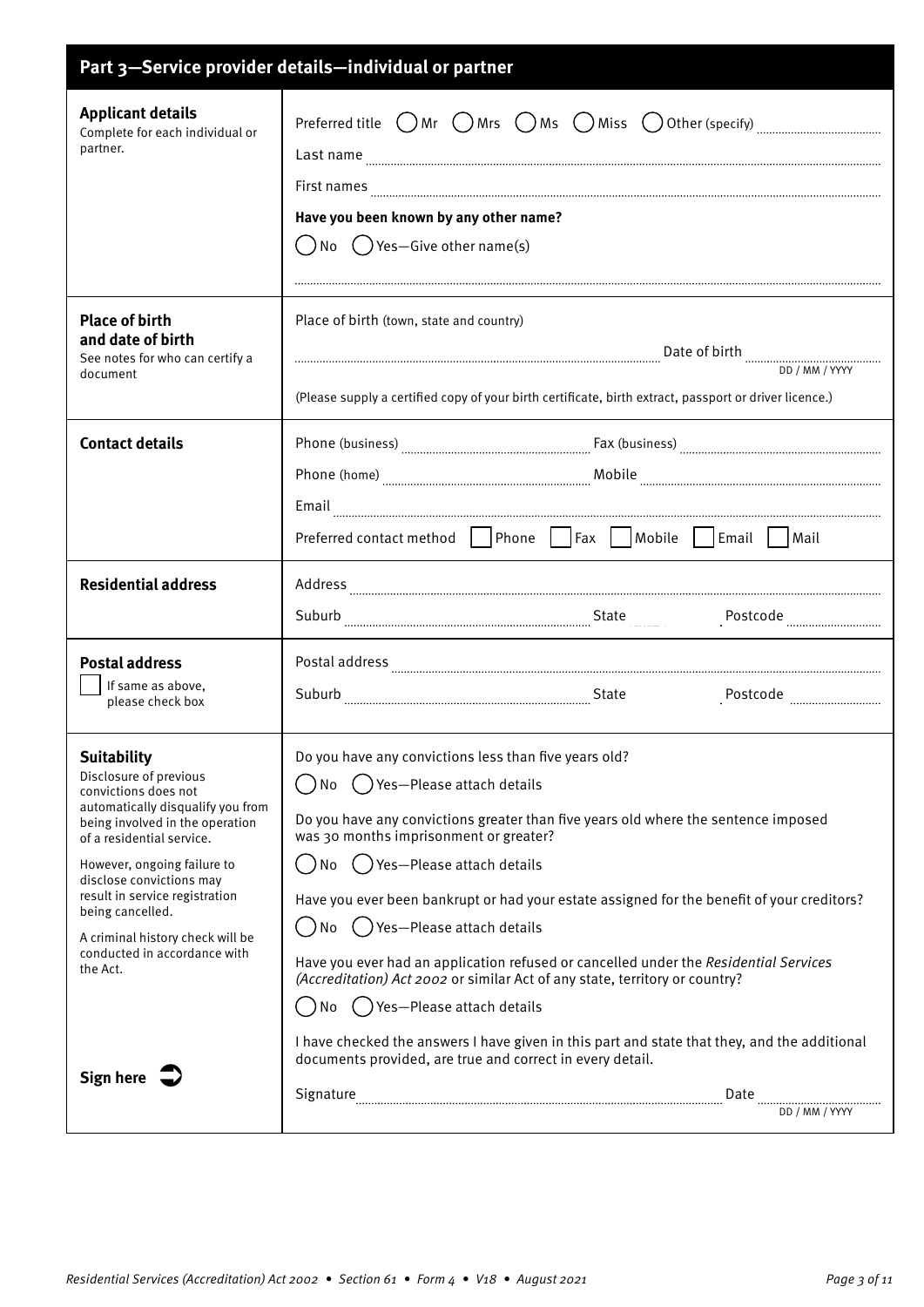| Part 4-Service provider details-Corporation                                                                                                                                                                                                                                                                                                                                 |                                                                                                                                                                                                                                                                                                                                                                                                                                                                                                                                                                                                                                                                                                                                                                                   |
|-----------------------------------------------------------------------------------------------------------------------------------------------------------------------------------------------------------------------------------------------------------------------------------------------------------------------------------------------------------------------------|-----------------------------------------------------------------------------------------------------------------------------------------------------------------------------------------------------------------------------------------------------------------------------------------------------------------------------------------------------------------------------------------------------------------------------------------------------------------------------------------------------------------------------------------------------------------------------------------------------------------------------------------------------------------------------------------------------------------------------------------------------------------------------------|
| <b>Corporation service</b><br>provider                                                                                                                                                                                                                                                                                                                                      |                                                                                                                                                                                                                                                                                                                                                                                                                                                                                                                                                                                                                                                                                                                                                                                   |
| <b>Corporation registered</b><br>office address                                                                                                                                                                                                                                                                                                                             | $\large \bf Address \underline{\hspace{1cm}} \underline{\hspace{1cm}}$<br>Suburb Electron Contract Contract Contract Contract Contract Contract Contract Contract Contract Contract Contract Contract Contract Contract Contract Contract Contract Contract Contract Contract Contract Contract Contract<br>Postcode <sub>…………………………</sub>                                                                                                                                                                                                                                                                                                                                                                                                                                        |
| <b>Postal address</b><br>If same as above,<br>please check box                                                                                                                                                                                                                                                                                                              |                                                                                                                                                                                                                                                                                                                                                                                                                                                                                                                                                                                                                                                                                                                                                                                   |
| <b>Nominated director</b><br>Director nominated as main<br>contact                                                                                                                                                                                                                                                                                                          | Preferred title $\bigcirc$ Mr $\bigcirc$ Mrs $\bigcirc$ Ms $\bigcirc$ Miss $\bigcirc$ Other (specify) $\ldots$ $\ldots$ $\ldots$ $\ldots$ $\ldots$<br>Phone (business) <b>www.community.community.community.community.community.community.community.community.community.community.community.community.community.community.community.community.community.community.community.community.</b><br>Preferred contact method   Phone     Fax     Mobile     Email     Mail                                                                                                                                                                                                                                                                                                              |
| <b>Suitability</b><br>Disclosure of previous<br>convictions does not<br>automatically disqualify<br>you from being involved<br>in theoperation of a<br>residentialservice.<br>However, ongoing failure<br>to disclose convictions may<br>result in service registration<br>being cancelled.<br>A criminal history check will be<br>conducted in accordance with<br>the Act. | Do you have any convictions less than five years old?<br>()No ()Yes-Please attach details<br>Do you have any convictions greater than five years old where the sentence imposed<br>was 30 months imprisonment or greater?<br>() Yes-Please attach details<br>No<br>Have you ever been bankrupt or had your estate assigned for the benefit of your creditors?<br>No () Yes-Please attach details<br>$\Box$<br>Have you ever had an application refused or cancelled under the Residential Services<br>(Accreditation) Act 2002 or similar Act of any state, territory or country?<br>No () Yes-Please attach details<br>I have checked the answers I have given in this part and state that they, and the additional<br>documents provided, are true and correct in every detail. |
| Sign here $\overline{\rightarrow}$                                                                                                                                                                                                                                                                                                                                          | Signature manufacture manufacture manufacture manufacture manufacture manufacture manufacture manufacture manufacture                                                                                                                                                                                                                                                                                                                                                                                                                                                                                                                                                                                                                                                             |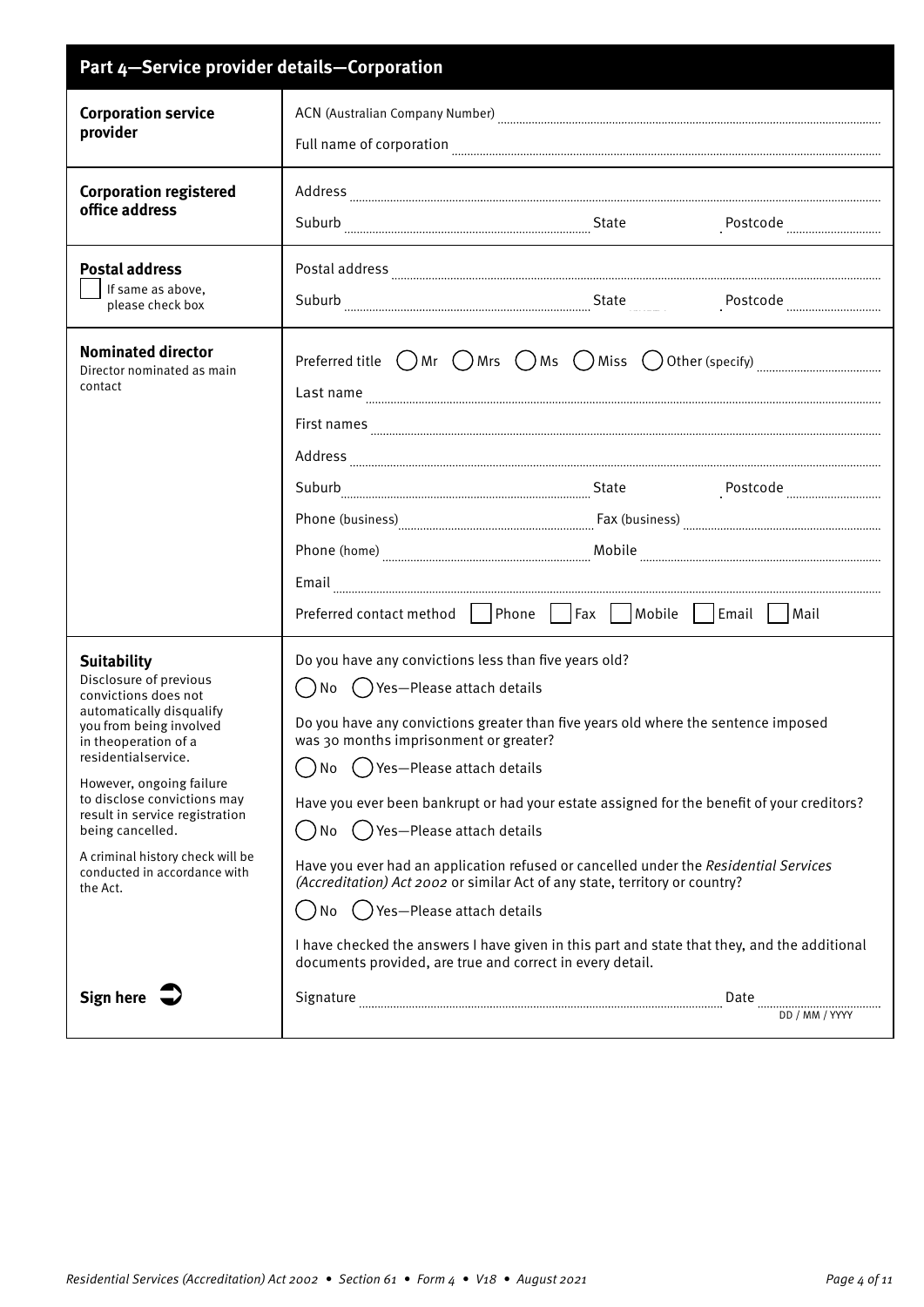|                                                          | Part 5-Associate details (to be completed by each associate)                                                                                                |
|----------------------------------------------------------|-------------------------------------------------------------------------------------------------------------------------------------------------------------|
| For a definition of 'associate'<br>please referto notes. | Will there be any additional/replacement associates accompanying the change of service<br>provider? (Only complete if a change to already provided details) |
|                                                          | $\bigcirc$ ) Yes—Please complete this part for each associate $\hspace{0.5cm}$ $\bigcirc$ )No—Go to Part $7$                                                |
| <b>Associate</b>                                         | Preferred title $\bigcirc$ Mr $\bigcirc$ Mrs $\bigcirc$ Ms $\bigcirc$ Miss $\bigcirc$ Other (specify) $\ldots$                                              |
|                                                          | Last name www.communication.com/www.com/www.com/www.com/www.com/www.com/www.com/www.com/www.com/www.com/www.com/                                            |
|                                                          | Have you been known by any other name?                                                                                                                      |
|                                                          | () No () Yes—Give other name(s)                                                                                                                             |
|                                                          |                                                                                                                                                             |
|                                                          |                                                                                                                                                             |
| <b>Place of birth</b><br>and date of birth               | Place of birth (town, state and country)                                                                                                                    |
|                                                          |                                                                                                                                                             |
|                                                          | (Please supply a certified copy of your birth certificate, birth extract, passport or driver licence.)                                                      |
| <b>Contact details</b>                                   |                                                                                                                                                             |
|                                                          |                                                                                                                                                             |
|                                                          |                                                                                                                                                             |
|                                                          | Preferred contact method   Phone     Fax     Mobile     Email     Mail                                                                                      |
| <b>Residential address</b>                               |                                                                                                                                                             |
|                                                          |                                                                                                                                                             |
| <b>Postal address</b>                                    | Postal address                                                                                                                                              |
| If same as above,<br>please check box                    | Suburb<br>State<br>Postcode                                                                                                                                 |
| <b>Position</b>                                          | What position will the associate hold in the business?                                                                                                      |
|                                                          |                                                                                                                                                             |
| <b>Current registration</b>                              | Are you, or have you been registered as a service provider or associate for any other<br>residential service in Queensland?                                 |
|                                                          | () Yes-Please provide further information<br>No                                                                                                             |
|                                                          |                                                                                                                                                             |
|                                                          |                                                                                                                                                             |
|                                                          |                                                                                                                                                             |
|                                                          |                                                                                                                                                             |
|                                                          |                                                                                                                                                             |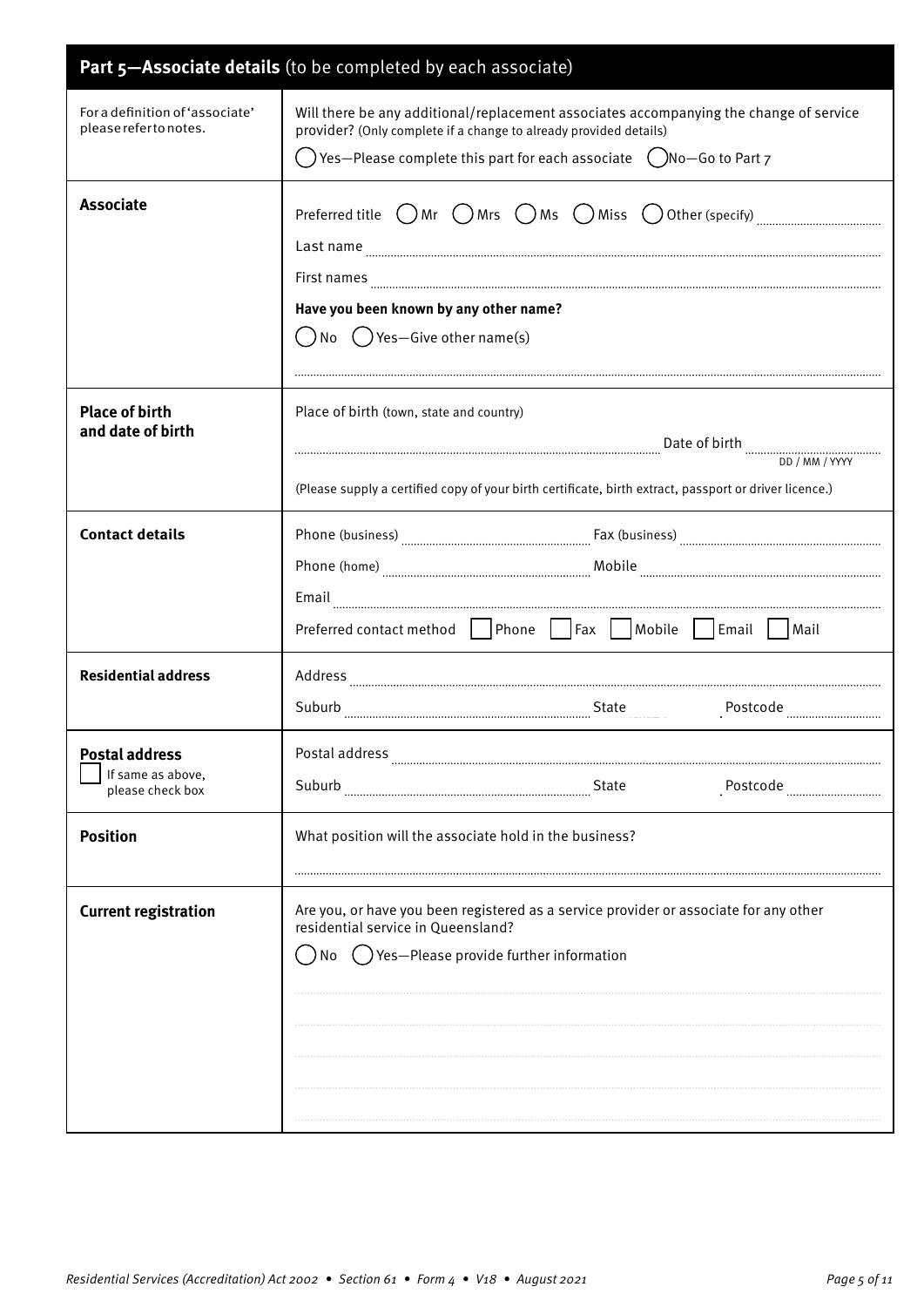| Part 5-Associate details continued                                                                                                                                                                                                                                                                                                                                          |                                                                                                                                                                                                                                                                                                                                                                                                                                                                                                                                                                                                                  |
|-----------------------------------------------------------------------------------------------------------------------------------------------------------------------------------------------------------------------------------------------------------------------------------------------------------------------------------------------------------------------------|------------------------------------------------------------------------------------------------------------------------------------------------------------------------------------------------------------------------------------------------------------------------------------------------------------------------------------------------------------------------------------------------------------------------------------------------------------------------------------------------------------------------------------------------------------------------------------------------------------------|
| <b>Suitability</b><br>Disclosure of previous<br>convictions does not<br>automatically disqualify<br>you from being involved<br>in theoperation of a<br>residentialservice.<br>However, ongoing failure<br>to disclose convictions may<br>result in service registration<br>being cancelled.<br>A criminal history check will be<br>conducted in accordance with<br>the Act. | Do you have any convictions less than five years old?<br>No () Yes—Please attach details<br>Do you have any convictions greater than five years old where the sentence imposed<br>was 30 months imprisonment or greater?<br>No $($ ) Yes-Please attach details<br>Have you ever been bankrupt or had your estate assigned for the benefit of your creditors?<br>│ ) No ( )Yes—Please attach details<br>Have you ever had an application refused or cancelled under the Residential Services<br>(Accreditation) Act 2002 or similar Act of any state, territory or country?<br>No $($ ) Yes-Please attach details |
| Sign here $\sqrt{ }$                                                                                                                                                                                                                                                                                                                                                        | I have checked the answers I have given in this part and state that they, and the additional<br>documents provided, are true and correct in every detail. I also acknowledge that it will be<br>the ongoing responsibility of the Service Provider to maintain my correct contact details<br>(phone number and email address), with Regulatory Services.<br>Signature<br>Date<br>DD / MM / YYYY                                                                                                                                                                                                                  |
| Part 6-Details of the residential service                                                                                                                                                                                                                                                                                                                                   |                                                                                                                                                                                                                                                                                                                                                                                                                                                                                                                                                                                                                  |
| <b>Management of the</b><br>residential service                                                                                                                                                                                                                                                                                                                             | Will there be an on-site manager? If so, please provide details below                                                                                                                                                                                                                                                                                                                                                                                                                                                                                                                                            |
| <b>Current registration</b>                                                                                                                                                                                                                                                                                                                                                 | Have you/corporation ever been a registered service provider for another registered<br>residential service in Queensland?<br>No $\bigcirc$ ) Yes-Please provide the registration certificate number<br>and address of the registered residential service                                                                                                                                                                                                                                                                                                                                                         |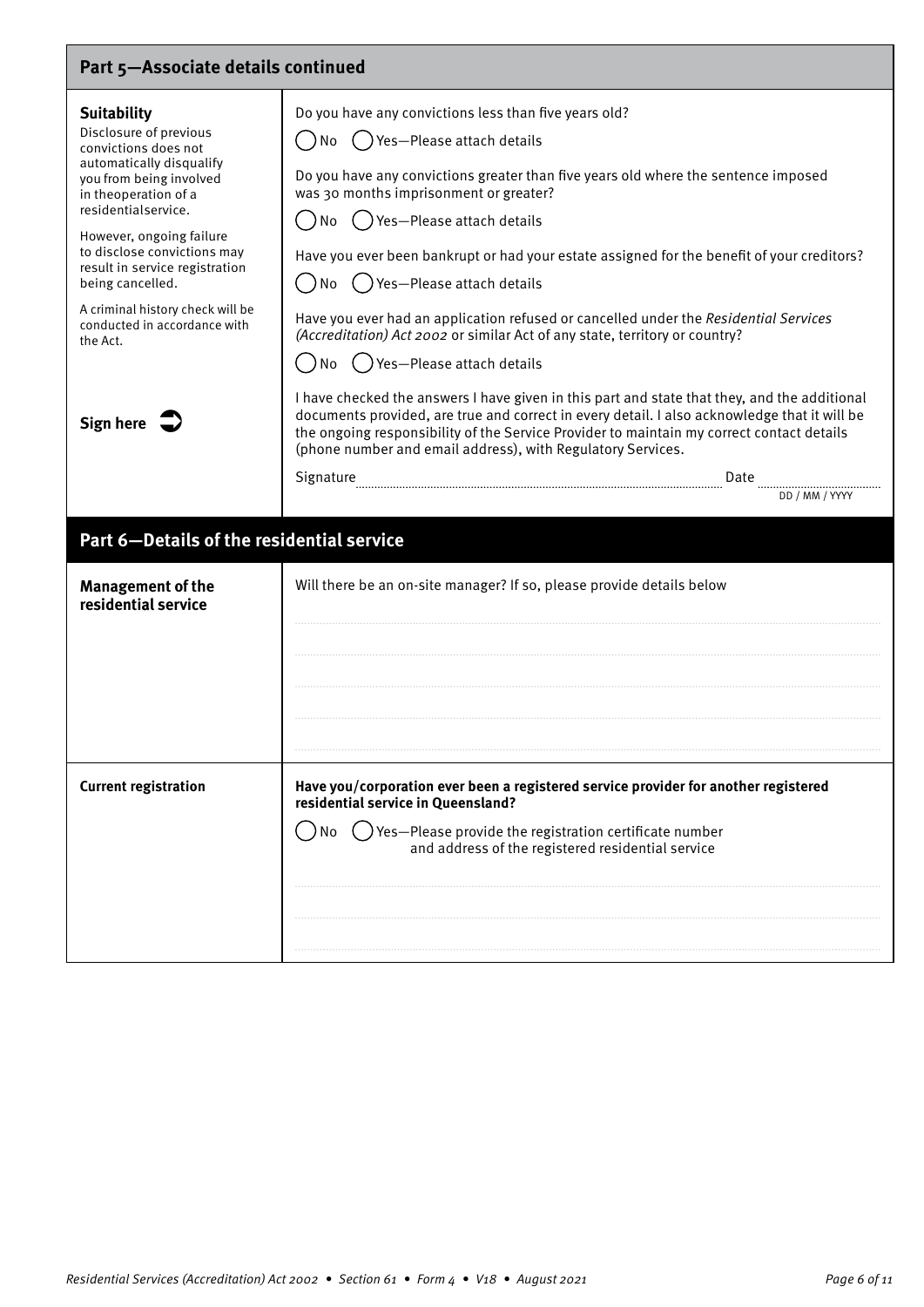| Part 6 Details of residential service continued            |                                                                                                                                                                                                                                                                                                                                                                                                                                            |
|------------------------------------------------------------|--------------------------------------------------------------------------------------------------------------------------------------------------------------------------------------------------------------------------------------------------------------------------------------------------------------------------------------------------------------------------------------------------------------------------------------------|
| <b>Business particulars</b>                                | What business structure does your service operate under?                                                                                                                                                                                                                                                                                                                                                                                   |
|                                                            | $\bigcirc$ Sole Trader $\bigcirc$ Partnership $\bigcirc$ Corporation                                                                                                                                                                                                                                                                                                                                                                       |
|                                                            |                                                                                                                                                                                                                                                                                                                                                                                                                                            |
|                                                            |                                                                                                                                                                                                                                                                                                                                                                                                                                            |
|                                                            | Business name <b>communications</b> and construct the construction of the construction of the construction of the construction of the construction of the construction of the construction of the construction of the construction                                                                                                                                                                                                         |
|                                                            |                                                                                                                                                                                                                                                                                                                                                                                                                                            |
|                                                            |                                                                                                                                                                                                                                                                                                                                                                                                                                            |
|                                                            | If no, please indicate name to be used in correspondence                                                                                                                                                                                                                                                                                                                                                                                   |
|                                                            |                                                                                                                                                                                                                                                                                                                                                                                                                                            |
|                                                            | Part 7-Criminal history check (to be completed by each individual applicant and associate)                                                                                                                                                                                                                                                                                                                                                 |
|                                                            | A criminal history check will be conducted on each individual applicant and associate. The<br>fee for the check conducted is \$40.00 (inclusive of \$1.73 GST) and the processing of the<br>application will not be progressed until this fee is paid.                                                                                                                                                                                     |
|                                                            | Criminal history checks will be conducted in accordance with the legislation as outlined in<br>the Residential Services (Accreditation) Act 2002.                                                                                                                                                                                                                                                                                          |
|                                                            |                                                                                                                                                                                                                                                                                                                                                                                                                                            |
|                                                            | The application fee does not include the criminal history check fee of \$40.00 per individual<br>applicant and associate (i.e. a company with two associates will be required to pay \$80.00<br>being $2 \times $40.00$ for the criminal history checks).                                                                                                                                                                                  |
|                                                            | I/We also consent to a national criminal history check being conducted by the Queensland<br>Police Service (QPS) and for QPS and other Australian police services to disclose criminal<br>history information and any impending charges to the Department of Communities,<br>Housing and Digital Economy. I understand any disclosures will be subject to applicable<br>Commonwealth, state or territory legislation and/or police policy. |
| Signature of all individual                                | Signature                                                                                                                                                                                                                                                                                                                                                                                                                                  |
| applicants and associates.<br>Please attach separate sheet |                                                                                                                                                                                                                                                                                                                                                                                                                                            |
| for additional signatures.                                 | Date                                                                                                                                                                                                                                                                                                                                                                                                                                       |
|                                                            | DD / MM / YYYY                                                                                                                                                                                                                                                                                                                                                                                                                             |
| Sign here $\sum$                                           | Signature                                                                                                                                                                                                                                                                                                                                                                                                                                  |
|                                                            | Signatory's name                                                                                                                                                                                                                                                                                                                                                                                                                           |
|                                                            | Date                                                                                                                                                                                                                                                                                                                                                                                                                                       |
|                                                            | DD / MM / YYYY                                                                                                                                                                                                                                                                                                                                                                                                                             |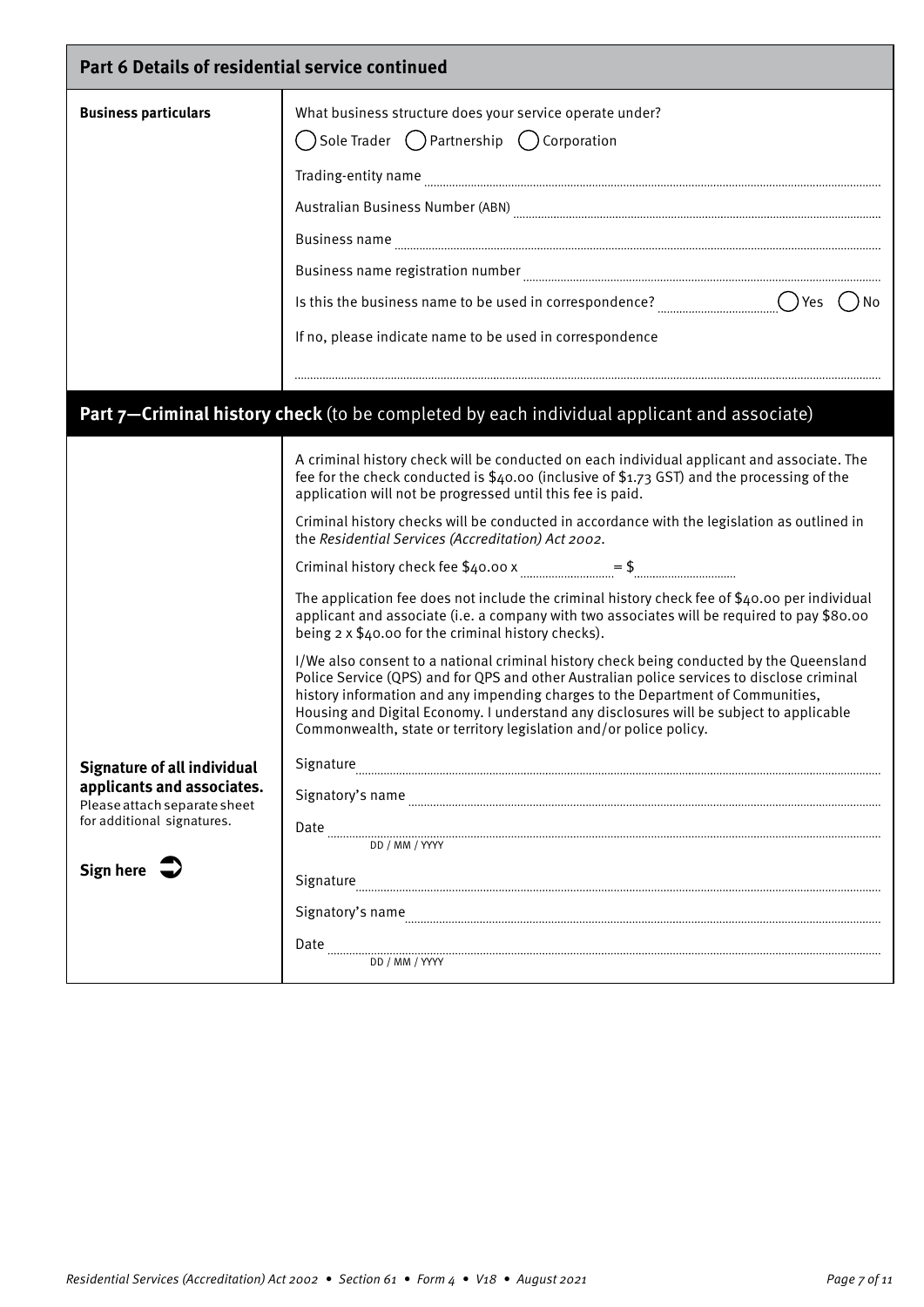## **Part 8—Checklist and declaration of applicant**

| Part o—checkust and declaration or applicant                        |                                                                                                                                                                                                                                                                                                                                                                                                                                                                                                                                      |
|---------------------------------------------------------------------|--------------------------------------------------------------------------------------------------------------------------------------------------------------------------------------------------------------------------------------------------------------------------------------------------------------------------------------------------------------------------------------------------------------------------------------------------------------------------------------------------------------------------------------|
| <b>Section 1-Checklist</b><br>and declaration<br>N/A=Not applicable | Have you completed the following?<br>I have read all the accompanying Notes for this form<br>I have completed all relevant parts of the form<br>I have enclosed a certified copy of a birth certificate, birth extract, passport or drivers<br>licence - for each individual applicant and associate<br>I have enclosed the appropriate fee for an amendment to registration (change of<br>service provider).<br>I have included the criminal history check fee for each person whose date and place of<br>birth has been requested. |
| <b>New service provider</b>                                         | Criminal history check fee $$40.00 x$ manufactures $$$ manufactures $$$ manufactures $$$<br>I have checked the answers I have given on this form and state that they,<br>and the additional documents provided, are true and correct in every detail<br>to the best of my knowledge.                                                                                                                                                                                                                                                 |
| applicant/s<br>Sign here $\Rightarrow$                              | ${\Large \bf Signed} \label{thm:nonlinear} {\small \bf Signed} \label{thm:nonlinear}$<br>$\textbf{Date} \textcolor{red}{}\_\textcolor{blue}{\textbf{}\_\textbf{0}}\textcolor{blue}{\textbf{}\_\textbf{1}}$<br>DD / MM / YYYY                                                                                                                                                                                                                                                                                                         |
|                                                                     |                                                                                                                                                                                                                                                                                                                                                                                                                                                                                                                                      |
|                                                                     |                                                                                                                                                                                                                                                                                                                                                                                                                                                                                                                                      |
|                                                                     | Left blank intentionally,<br>please turn over for more details                                                                                                                                                                                                                                                                                                                                                                                                                                                                       |
|                                                                     |                                                                                                                                                                                                                                                                                                                                                                                                                                                                                                                                      |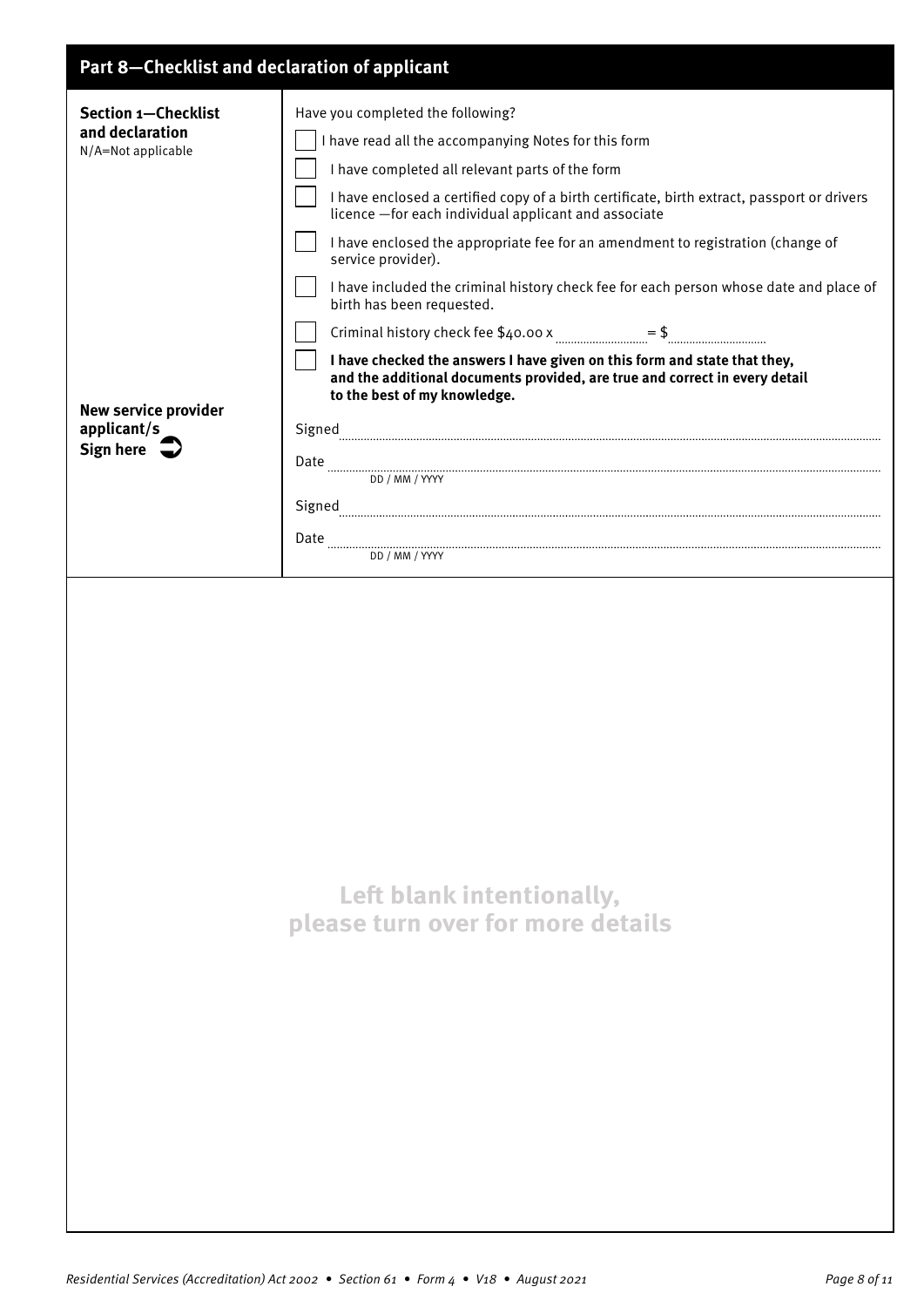| Part 9-Current service provider                                                                                                                                                                                               |                                                                                                                                                                                                                                                                                                                                                                                                                                                                                                                                                                                                                               |
|-------------------------------------------------------------------------------------------------------------------------------------------------------------------------------------------------------------------------------|-------------------------------------------------------------------------------------------------------------------------------------------------------------------------------------------------------------------------------------------------------------------------------------------------------------------------------------------------------------------------------------------------------------------------------------------------------------------------------------------------------------------------------------------------------------------------------------------------------------------------------|
| Service provider                                                                                                                                                                                                              | Is the service provider an individual or a corporation?<br>Individual—Go to individual service $\left( \right)$ Corporation—Go to corporate service                                                                                                                                                                                                                                                                                                                                                                                                                                                                           |
| Individual service provider                                                                                                                                                                                                   | Preferred title $\bigcirc$ Mr $\bigcirc$ Mrs $\bigcirc$ Ms $\bigcirc$ Miss $\bigcirc$ Other (specify)<br>First names                                                                                                                                                                                                                                                                                                                                                                                                                                                                                                          |
| Corporate service provider                                                                                                                                                                                                    | Full name of corporation <b>manufacture and container and container and container and container and container and container and container and container and container and container and container and container and container an</b>                                                                                                                                                                                                                                                                                                                                                                                          |
| <b>Declaration by current</b><br>registered service provider<br>For corporation-<br>1 x director and 1 x director<br>or secretary unless you are a<br>sole director-see section 127<br>of the Corporations Act 2001<br>(Cth). | Being the current registered service provider for the registered residential service at<br>(print address of registered residential service)<br>To which registration certificate number (insert number) [11,121] applies,<br>confirm that:<br>$\langle \ \ \rangle$ *I surrender my position as the registered service provider for the above registered<br>residential service on the approval of (insert name of applicant)<br>as the new registered service provider; or<br>will be an additional service provider to those currently shown on the current<br>registration certificate number (insert certificate number) |
| <b>Current service providers</b><br>sign here<br>For corporation-                                                                                                                                                             | for the residential service located at (insert address of registered residential service)                                                                                                                                                                                                                                                                                                                                                                                                                                                                                                                                     |
| 1 x director and 1 x director<br>or secretary unless you are a<br>sole director-see section 127<br>of the Corporations Act 2001<br>(Cth).                                                                                     | *delete as appropriate<br>Signature <b>Example 2018</b> 2014 Date <b>Constant Construction Construction</b> Construction Construction Construction Construction Construction Construction Construction Construction Construction Construction Construction Constru                                                                                                                                                                                                                                                                                                                                                            |
| Sign here $\overline{\rightarrow}$                                                                                                                                                                                            | Date<br><br>DD / MM / YYYY                                                                                                                                                                                                                                                                                                                                                                                                                                                                                                                                                                                                    |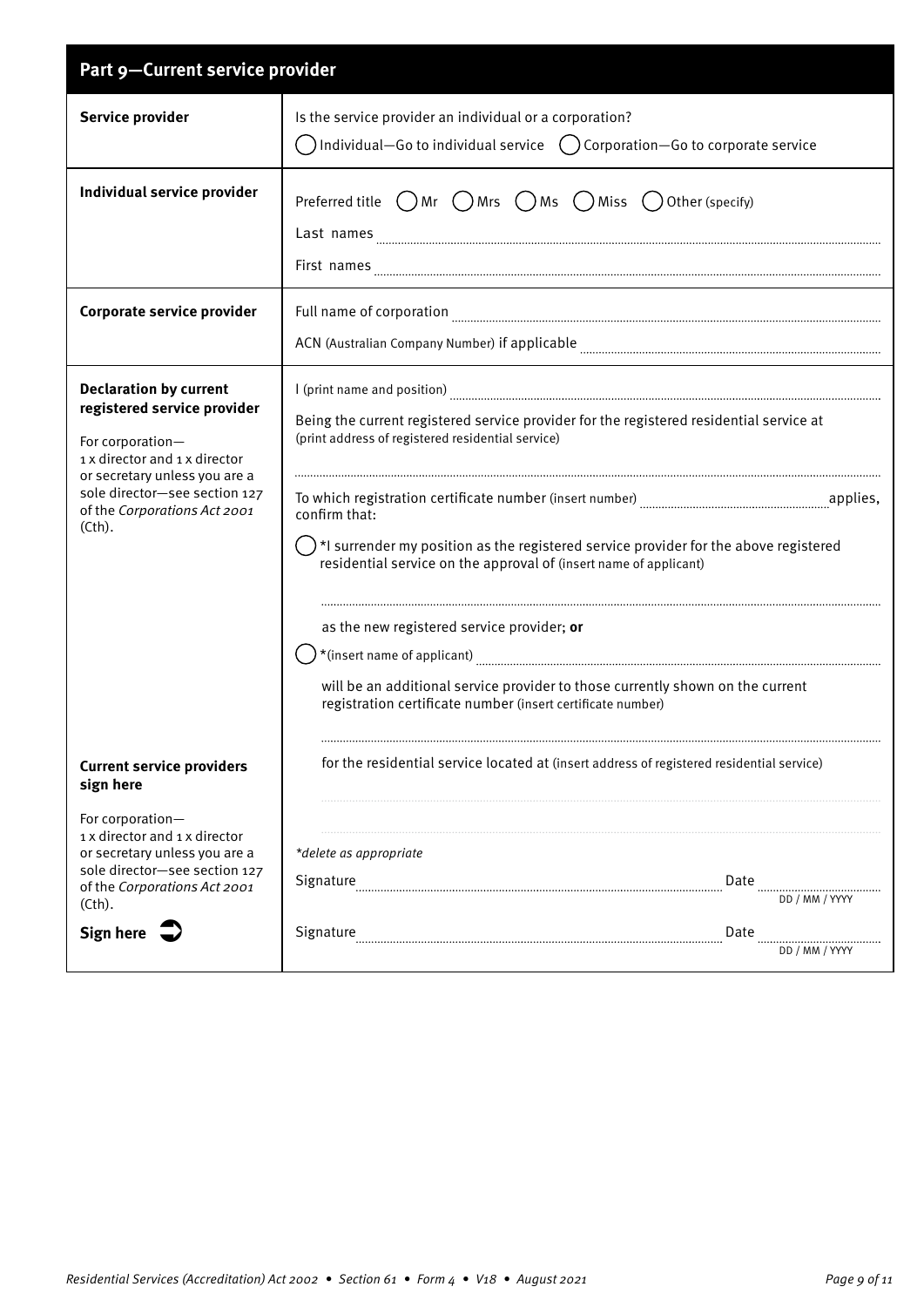| Part 10-Lodgement and payment details |                                                                                                                                                                                                          |
|---------------------------------------|----------------------------------------------------------------------------------------------------------------------------------------------------------------------------------------------------------|
| Lodgement                             | Please post the completed application, any supporting documentation and fees to the<br>address below:                                                                                                    |
|                                       | <b>Regulatory Services</b><br>Department of Communities, Housing and Digital Economy<br>GPO Box 690<br>Brisbane QLD 4001                                                                                 |
|                                       | If you would like more information regarding this application, contact Regulatory Services on<br>07 3008 3450, email regulatoryservices@chde.qld.gov.au, or visit our website at<br>www.chde.gld.gov.au. |
|                                       | After hours enquiries can be made to the Department of Communities, Housing and Digital<br>Economy on 13 QGOV (13 74 68).                                                                                |
| <b>Payment Details</b>                | Money Order () Cheque<br>$( )$ BPOINT                                                                                                                                                                    |
|                                       | Please make money order or cheque payable to Regulatory Services. Pay via BPOINT at<br>Biller Code: 1655554<br>www.bpoint.com.au/pay/DHPWREGULATORYSERVICES                                              |
|                                       | A receipt will not be issued unless specifically requested.                                                                                                                                              |
|                                       | If you have completed and checked<br>all fields use this button to<br><b>PRINT &amp; SIGN NOW</b>                                                                                                        |

**Left blank intentionally, please turn over for more details**